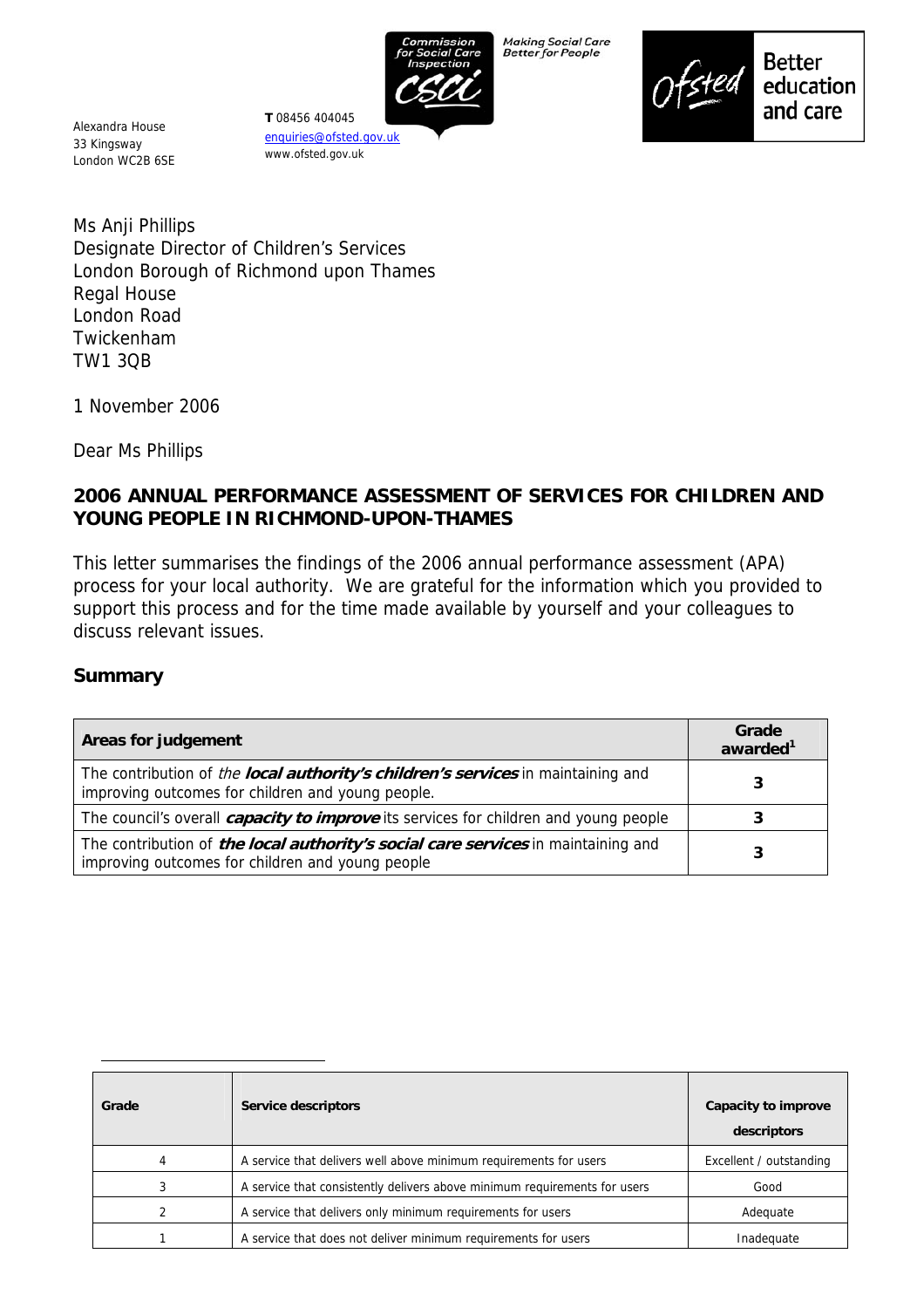



Richmond upon Thames continues to deliver a good service to children and young people. Improvements have been made in relation to all the Every Child Matters outcomes since last year's APA, particularly in areas of participation and economic well-being. Areas identified for development are being addressed well through effective planning and carefully targeted action. Key staff know the children who are looked after very well because they are small in number and their progress is monitored effectively through flexible partnership arrangements.

Leadership of the council is good. Key personnel have responsibility for each Every Child Matters outcome and they have a clear, shared vision for future improvement based on accurately identifying strengths and weaknesses of the council's work. The Children and Young People's Plan shows good strategic planning and a commitment to productive partnerships. Clear leadership and creative, rigorous approaches to financial planning ensure that the council has good capacity to improve further.

# **Being healthy**

The contribution of the council to outcomes in this area is good. Children and young people in Richmond are generally healthy. Partners work well together to offer coordinated approaches, with a focus on early identification of risks to health for vulnerable groups. Wherever possible, services go out into the community giving greater access to those who may not travel or actively seek advice from health professionals. As a result, professionals are not only able to engage more frequently with vulnerable individuals and groups in relation to their health, but are also able to direct them to additional services and activities within the council for the well-being of the whole family.

Young people with learning difficulties and disabilities are well supported through transition to adulthood. This is because, at critical times, the use of joint protocols is effective in ensuring prompt access to and consistency across different services. The Primary Care Trust has recently canvassed the views of families of children and young people with learning difficulties and disabilities and identified areas where services might improve further. Procedures for monitoring the health of children and young people who are looked after by the council are good, ensuring that their health needs are adequately checked, assessed and tracked. A dedicated nurse for looked after children works in partnership with the Youth Offending Team and Adolescent Team. This partnership works very well, ensuring regular contact and assessment of individual health needs. Good additional support is given to the traveller community for nutritional advice, immunisation and to discourage smoking.

A broad variety of local partnerships and activities have been developed to raise awareness of sexual health such as 'mystery shopping', a sexual health website and the Health Campaign Forum. This gives good additional access to services and information to those who might not otherwise seek advice. Teenage conception is reducing and is now the lowest in London.

The Child and Adolescent Mental Health Service is multi-disciplinary in composition. Whilst there is continuing good progress towards coordinated services, the council acknowledges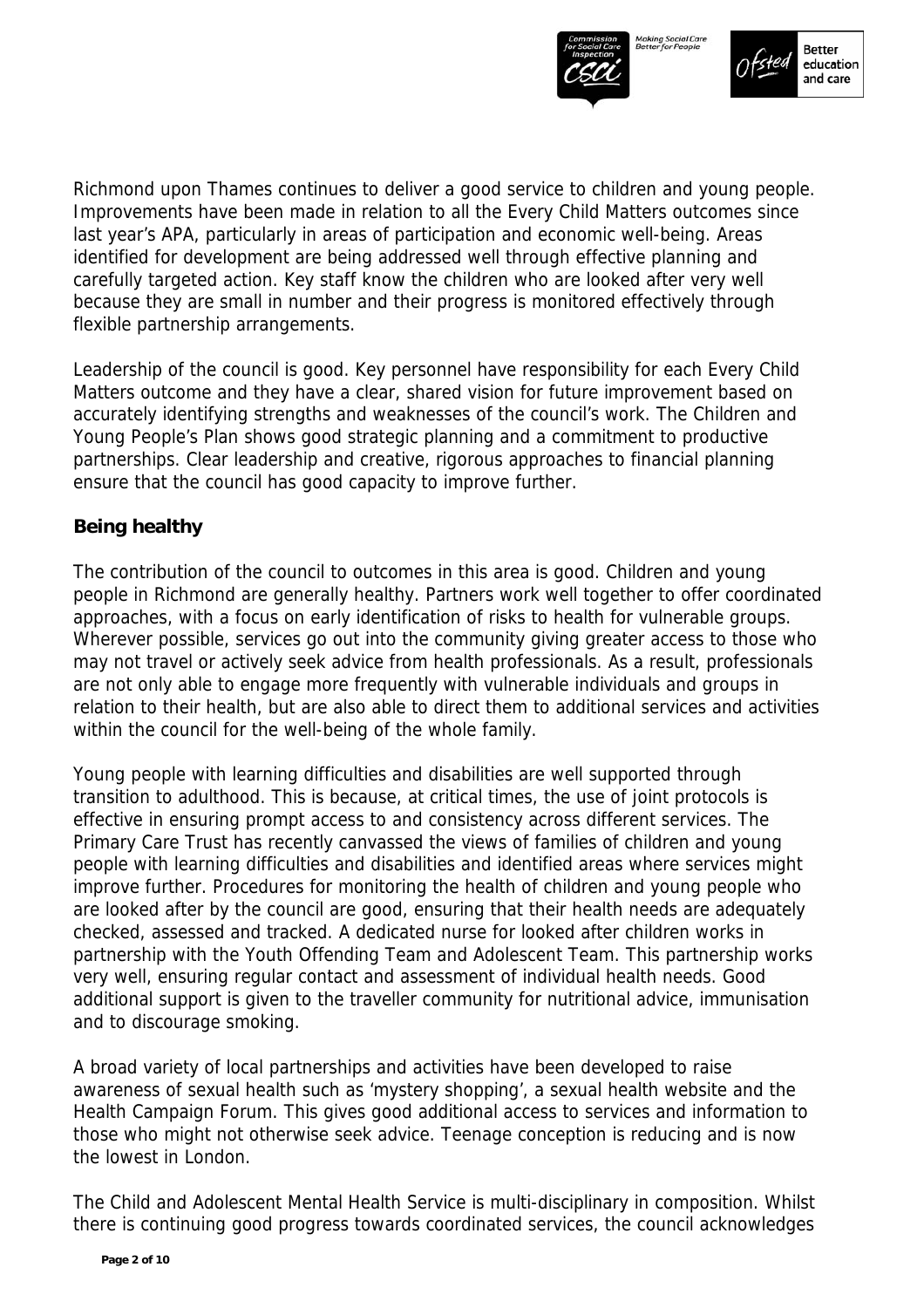



the need for further improvement to ensure that all services are fully integrated and working from the identified needs of individuals and groups. A comprehensive strategy for the development of Child and Adolescent Mental Health Services over the next three to five years is being developed. Good links exist with family support and the Youth Offending Team. All young offenders assessed as having mental health needs are seen within nationally agreed timescales, which is well above national averages and for those who receive a sentence, a range of health and educational needs are assessed within 24 hours. Health Visitors provide a universal programme on parenting, behaviour management and mental health issues in the pre-school years and work effectively to promote healthy lifestyles within the community. A Saturday morning immunisation clinic provides working parents with access to good facilities. Other facilities include the Breast Feeding Café which works well in partnership with the National Childbirth Trust in Richmond. School nurses provide Open Door Clinics in all secondary schools enabling all students to access good informal support for their well-being and mental health needs.

There is good strategy to promote healthy school meals and the Healthy School award is the major strength, with a higher than average number of schools achieving the standards. The council has established that the number of children aged eight or under who are overweight is half the national rate. Although there are currently no designated services to support those who may be at risk of being obese, the council is in the process of developing a local strategy.

# **Staying safe**

The council is making a good contribution towards ensuring that children and young people are safe. The Local Safeguarding Children Board has been in place since April this year. It has representation from relevant agencies with good links to the Children and Young Peoples' Strategic Partnership and clear, regular reporting procedures. This ensures a high profile for the safety of children and young people within the borough. The council has a clear commitment to free multi-agency training courses on safeguarding children and their families as demonstrated by providing almost 500 training days last year. Early intervention strategies are in place to identify and track vulnerable groups, such as young mothers and potential offenders, reducing risk. This includes the work done by the Hard to Place Pupil Panel and Pastoral Support Programmes. The council has good systems in place to locate children and young people who are missing from education. This results in successful collaborative working between agencies such as the Pupil Referral Service, Education and Social Services. The road safety strategy works effectively to reduce accidents through a comprehensive range of programmes, particularly in primary schools and with traveller communities. Anti-bullying and restorative justice programmes offered to some schools are working well and will be extended to all secondary schools over the coming year.

There is continued good performance in the care and support provided to looked after children. The numbers of children and young people on the Child Protection Register and the numbers of looked after children have stabilised over the past year. There is very good performance for core assessments being completed on time and most initial assessments are also completed on time, showing a slight improvement from last year.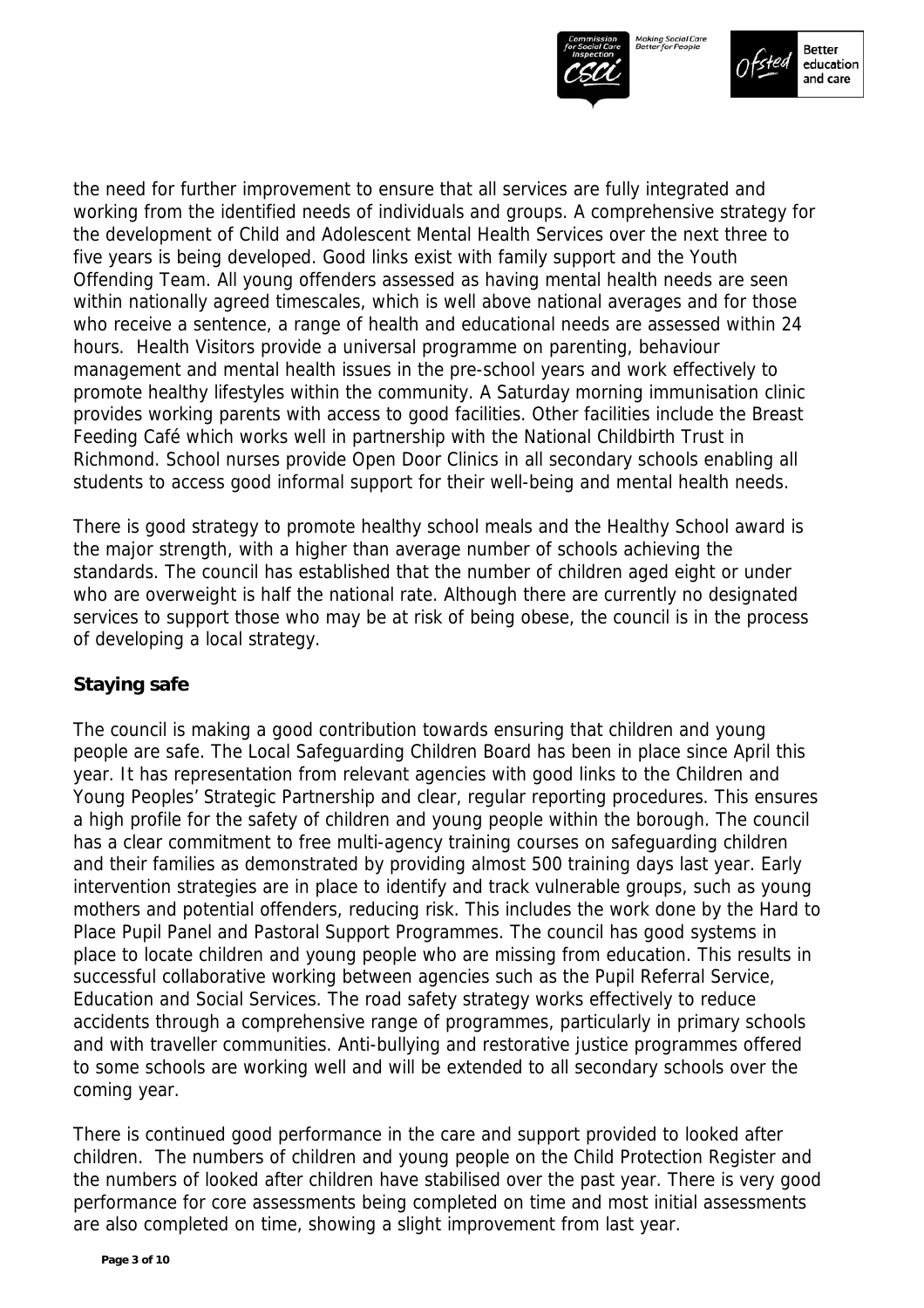



Placement stability is generally high but a large percentage of looked after children are placed outside of the borough, due to a lack of provision. The council has already recognised this as a priority and is taking suitable steps to increase the number of inborough foster carers. A recent initiative successfully encouraged potential carers to come forward for assessment. All foster carers received Safer Caring training in the past year, enabling them to keep up-to-date with council policy and good practice. No children who were de-registered have been on the Child Protection Register for more than two years. The Adolescent Resource Team provides good help to families, successfully reducing numbers of older children coming into the care of the council.

# **Enjoying and achieving**

The contribution that the council makes to ensuring that children and young people achieve well at school and enjoy their education and leisure activities is good overall, but with some variation between different age groups. Provision for early years education continues to be good across a range of settings in the maintained, private, voluntary and independent sectors, providing good support for children in meeting the national early learning goals. Trends and standards are consistently good within Key Stages 1 and 2, often well above average, with evidence of further improvement in 2005 for the proportion of those achieving Level 4 at the end of Key Stage 2. The number of children achieving Level 5 for English, mathematics and science continues to be well above national averages. GCSE results are slow to improve, with a decline in standards and progress over the past three years.

The amount of progress that children and young people make according to their starting points is generally in line with national expectations but reduces as children get older. Girls outperform boys increasingly at Key Stages 3 and 4. The progress made by children and young people with learning difficulties or disabilities is improving, as it is for looked after children, although few achieve higher grades for GCSEs. Achievement for older children from some black and minority ethnic groups is not as good as that of other groups of learners. This pattern of achievement has remained the same for some time and remains a priority for the council.

The council recognises the need to provide more challenge to secondary schools and has taken decisive action to put intervention programmes in place for seven out of eight secondary schools. However targets were not met in 2005 because programmes to improve standards in English and mathematics have not been in place long enough to make a positive difference to standards. There was some improvement in standards in science and information and communication technology (ICT) as a result of successful intervention programmes. Clear, well-thought through strategies are in place to address identified weaknesses in the quality and effectiveness of tracking and the use of data in secondary schools, and the council is rightly confident that this will have a positive impact over the next year. The council also recognises that although pupils do well overall in the primary years there are areas of underachievement to be addressed such as the progress of boys and those reaching higher levels of work. The council has provided effective, welltargeted support for schools causing concern. There are currently no schools in Ofsted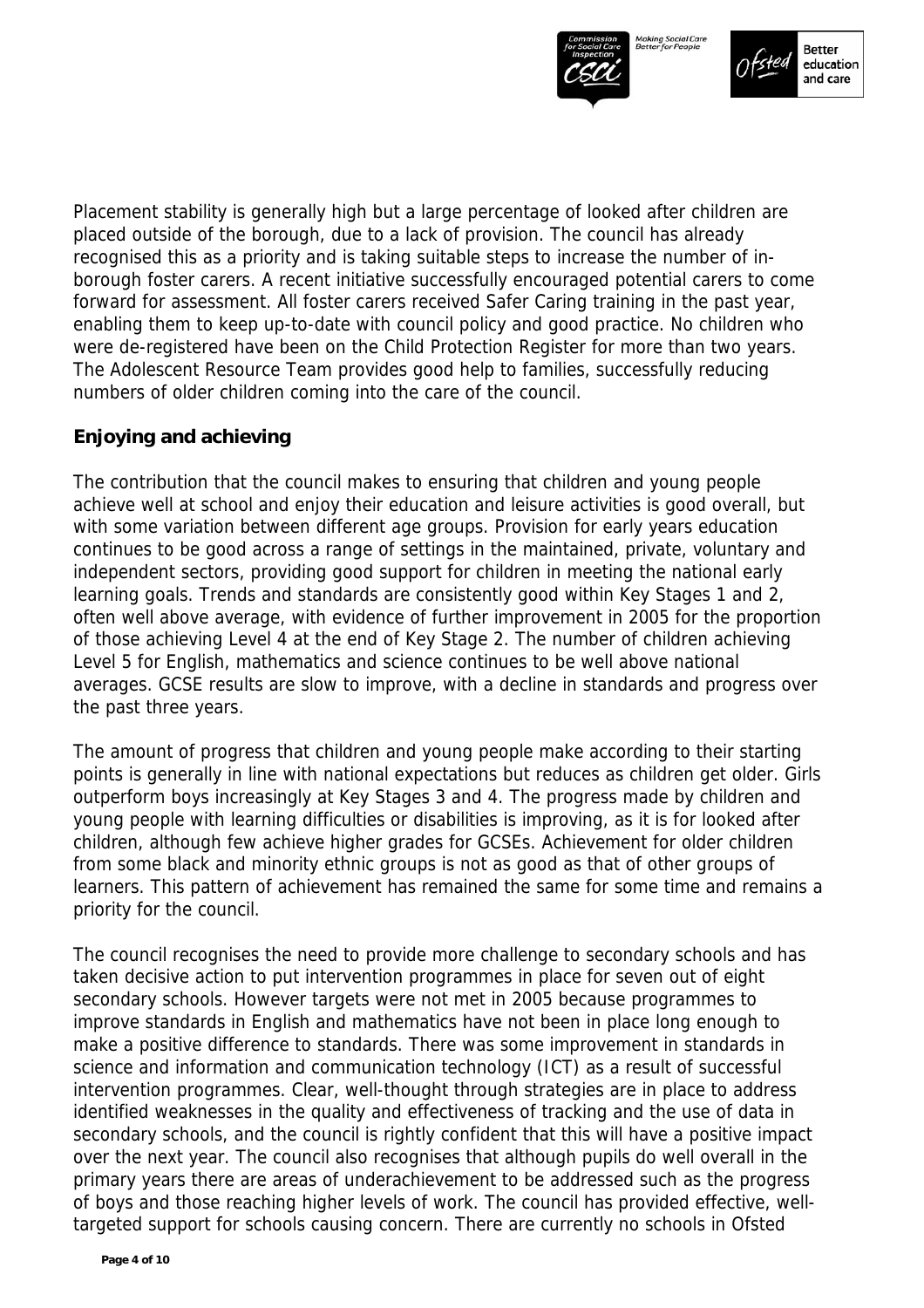



categories of concern although the council has identified four schools that require additional support.

The council successfully promotes the education of looked after children with a dedicated team, which includes an education facilitator. The progress, attendance and engagement of this group are closely monitored and well-targeted. For example, when looked after children are absent from school, the welfare call system ensures a prompt response. The educational achievements of the small group that finish compulsory education each year are improving.

Periods of fixed term exclusions are in line with national averages but above average for permanent exclusions. However, there is evidence that the council's strategies to tackle exclusions have been effective as the number of exclusions has reduced over the past three years, halting an upward trend. Attendance improved slightly in 2005 but is better in primary than secondary schools. These improvements are the result of well-targeted support to individuals, particularly through multi-agency work such as the 'Self Esteem through Sport' project. By successfully engaging vulnerable young people in positive community activities, school attendance also improves.

The council's approach to vocational training is emerging as a real strength, with a positive impact on learners' participation and enjoyment of education, as well as on longer term prospects for employment and further training. The Learning and Skills Council is represented on the Partnership Forum and is working effectively with the council to improve post-16 provision and work-related learning.

The council continues to build effectively upon the good range of extra curricular and leisure activities within the community as reported last year. Particular attention is given to successfully engaging those with learning difficulties or disabilities and those who are vulnerable or hard to reach. As a result, families are provided with good support as well as the children and young people themselves. Creative and effective use is made of funds to support and sustain activities.

# **Making a positive contribution**

The contribution that the council makes to this area is outstanding. Outcomes are excellent and contribute significantly to the health, safety, education and employment of children and young people, particularly those that are vulnerable. The strength of the council's work lies in the way in which services and partners create support packages by working effectively together to meet the identified needs of individuals or groups. Very successful multi-agency partnerships also enable services to work preventatively as well as responding to current need. Opportunities for children and young people to contribute positively often involve local contexts and shared funding arrangements between services effectively ensure that resources are well-targeted. The national 'Hear by Rights' initiative is being used effectively to gain children and young people's views and the Director publicly endorses the importance of giving children and young people a strong voice by meeting regularly with representatives from many different groups to discuss relevant and current issues.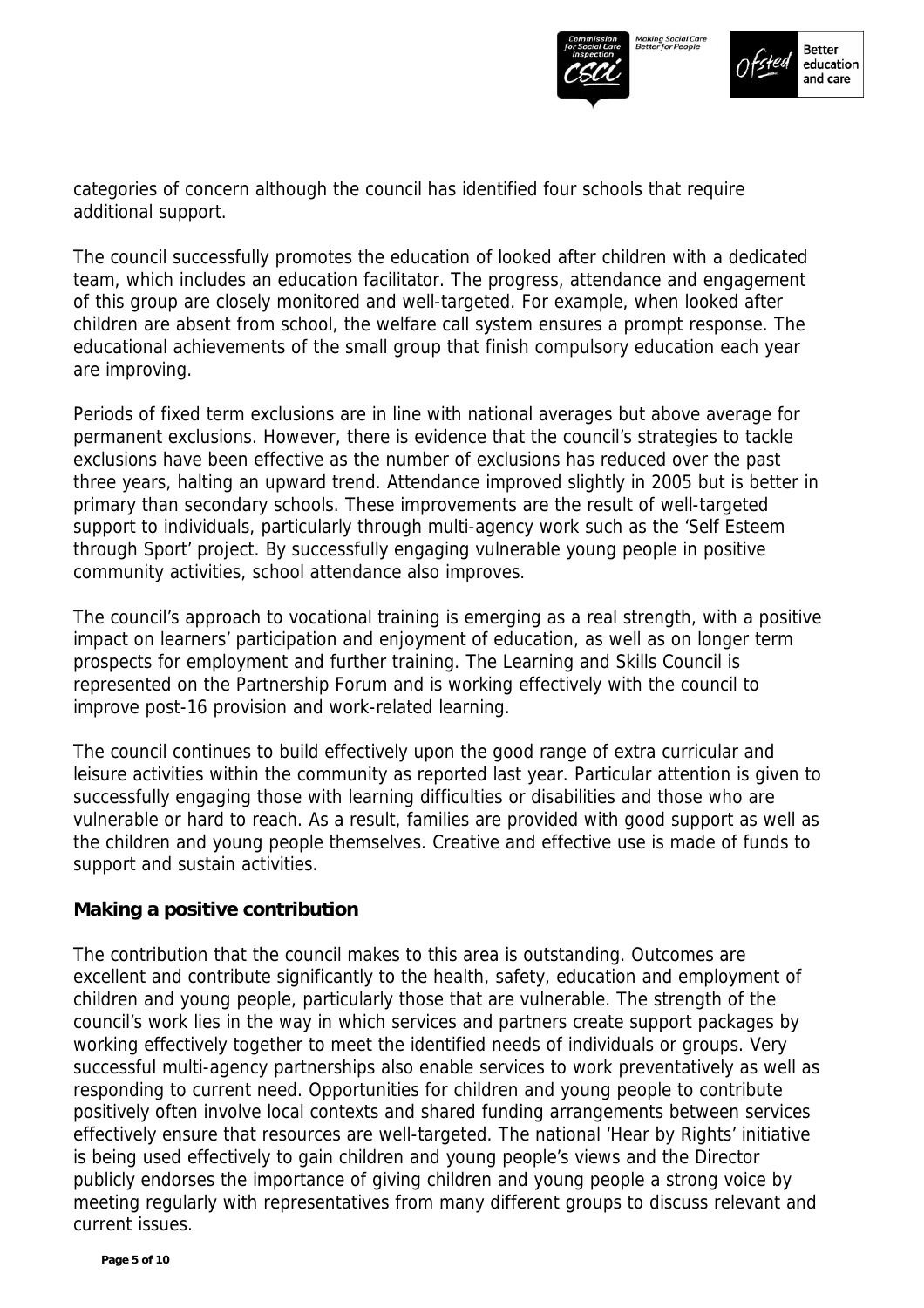



Fewer children and young people are committing offences that result in court appearances. However, those that do are increasingly likely to re-offend and as part of the council's decisive action to tackle this, a good programme of well attended activities is in place for those at greatest risk of offending, focussing on holiday times and evening activities. This strategy has had a positive impact on the reduction of crime in some priority areas. The council has one of the top performing Youth Offending Teams in London. It has made particularly good progress with engaging young offenders in education and training. This is to be extended with additional funding through the Local Public Service Agreement to appoint a key worker who will work exclusively with young people identified at risk of re-offending.

Particular attention is given to the needs of looked after children and those with learning difficulties or disabilities, successfully enabling them to participate positively within the community. A young person looked after by the council is a senior member of the Youth Parliament; this provides a strong voice for children and young people in the borough. Those children and young people who do not attend statutory reviews have the opportunity to participate outside formal meetings if they wish to. Final warnings, reprimands and convictions of looked after children have fallen as a result of the effective and well-targeted work of Connexions and the Cultural Pathfinder.

#### **Achieving economic well-being**

The council makes an outstanding contribution to children and young people's economic well-being and has built upon the success reported in last year's APA. Once again this is as a result of very good arrangements for partners to work together with a clear focus on identified need and prevention work to reduce the risk of unemployment. Priority is given to vulnerable groups and services work successfully to provide individual support packages. The council operates a strong panel to drive forward issues of economic wellbeing. The panel members are well informed, make well judged corporate decisions and know their strengths and areas for development very well.

Schools prepare students well for the world of work and further education. Increasing numbers of young people access vocational courses and flexible learning arrangements and this is having a positive impact on those who go on to employment within the authority. As a result of good tracking and collaboration with 14-19 partners targets for young people engaged in education and training have been exceeded. The Youth Offending Team is very effective in re-engaging young offenders in education and employment through its productive relationship with partners in education and leisure, and also as a result of successful preventative work with families. The council works effectively with the Learning and Skills Council, integrating resources to target the right priorities. Current priorities include strategies developed with employers which aim to improve the range and quality of work related learning opportunities. Youth employment amongst its own workforce is a priority for the council and young people who are looked after are provided with good opportunities to take up work based placements with the prospect of full employment. Good provision is made for young people with learning difficulties or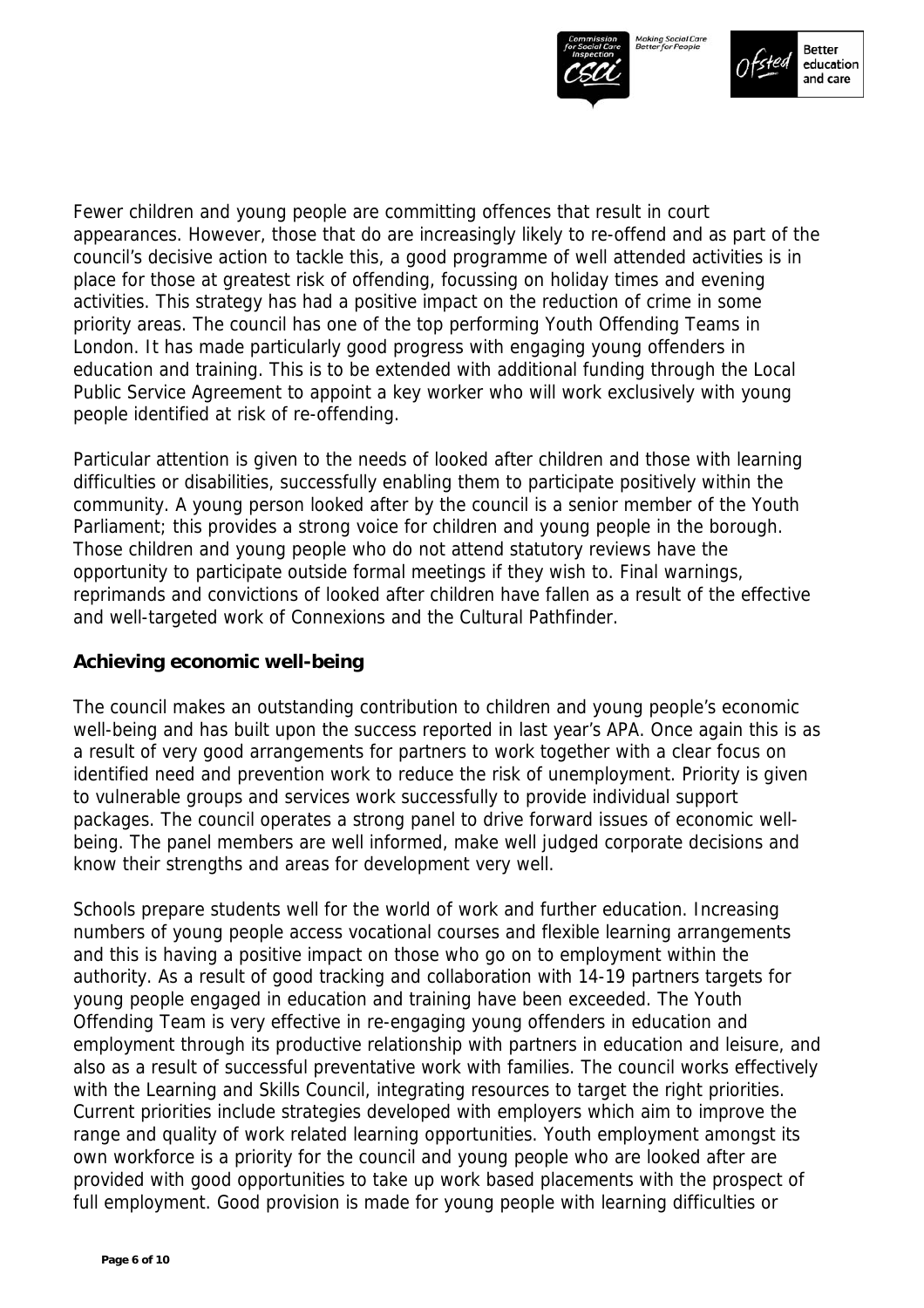



disabilities to take advantage of opportunities for employment, training or further education as appropriate. Connexions advisors track students, attend reviews and offer job seeking skills.

The council operates a strong mentoring system in collaboration with two secondary schools, and has plans to increase this further. The mentoring programme is successful in motivating young people through regular contact and engagement in positive community activities.

# **The council's management of its services for children and young people, including its capacity to improve them further**

The council makes an effective contribution to maintaining and improving outcomes for children and young people and has good potential for further improvement. The council is very aware of its strengths and priorities. There is a good, clear and strategic Children and Young People's Plan with ambitious targets for service improvement, although the delivery against those targets shows a mixed picture. For example, policies on road safety, the Youth Offending Team 'prevention agenda' and the development of creative arts and leisure are making a positive difference to the life-chances for children and young people in the borough, whilst actions taken to improve the educational progress for some groups of pupils have yet to show improvement. Strategies for the commissioning of services and the development of Children's Trusts have not yet had sufficient time to develop fully.

The council has made good progress in establishing a single directorate for Children's Services. A lead member for children services has been appointed and, as a result of the council's effective action to integrate services and promote partnership working, is well placed to be an advocate for all children and young people. Leadership within the directorate is good, clearly focused on integrating services and has successfully attracted external funding for projects such as the Skills Centre, children's centres and the Orleans Gallery. Priority is rightly given to children and young people who are looked after by the council and other vulnerable groups, who clearly benefit from integrated services and flexible approaches.

The leadership's capacity to improve has been enhanced through more effective and flexible partnerships, better procurement arrangements and a stronger financial position. The council is cost effective in that it performs above average overall for a relatively modest spend. The recruitment and retention drive in January 2006 targeted social workers and occupational therapists with mixed results. Some social workers were recruited from abroad and the council introduced a retainer package which has been successful in preventing a further reduction to the workforce. There has been continued improvement this year in workforce remodelling with schools. This is reflected in the way schools are positively seeking ways to improve the work-life balance for staff and alternative models of staff roles and responsibilities.

The council has become more outward looking, learning from the experiences and good practice of other councils and agencies. Action has been taken promptly in response to reports from external consultants, successfully promoting further development, for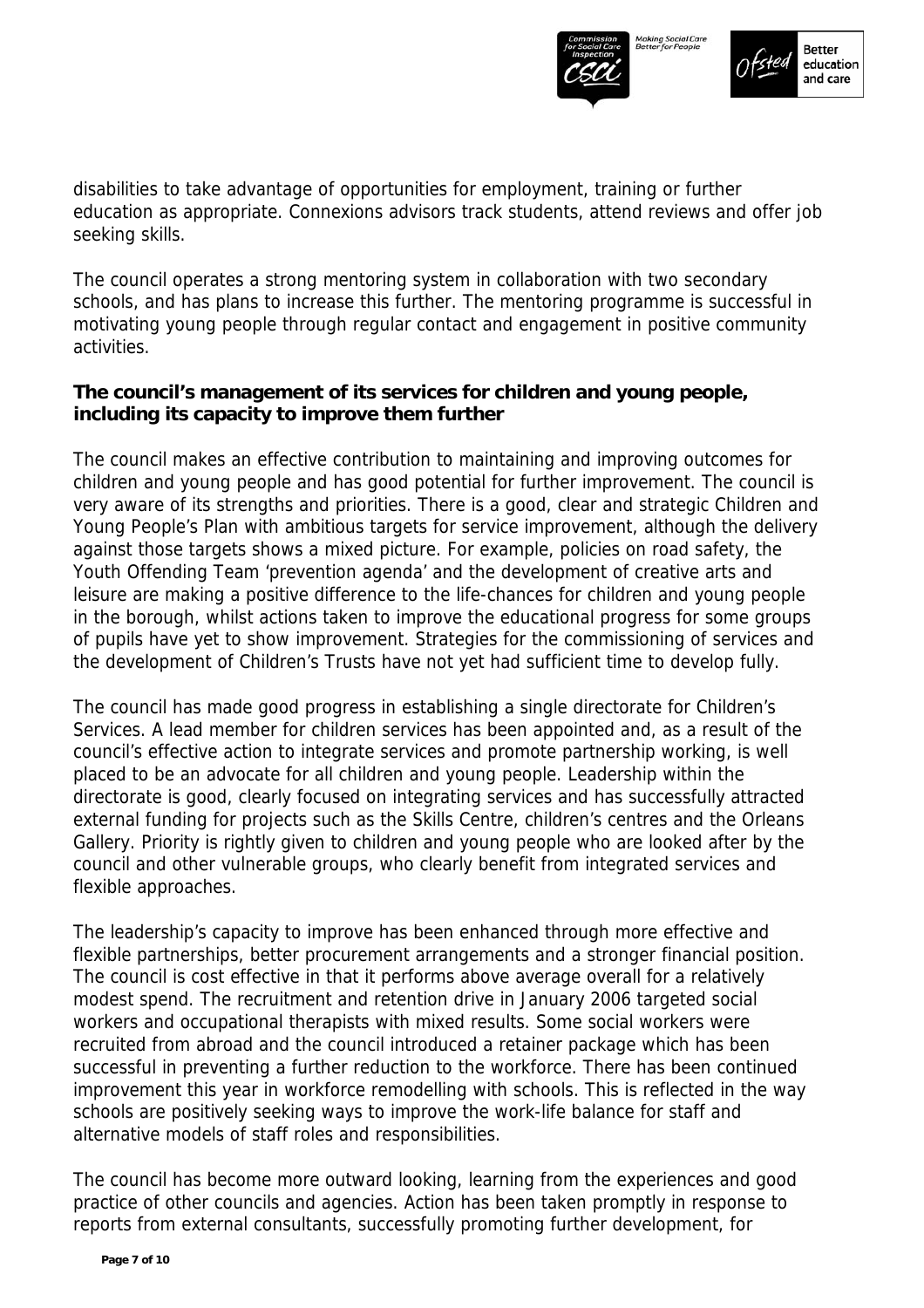



example in areas of equality and diversity. Cabinet members use a 'traffic light' system to effectively hold directors to account, and have regular meetings to evaluate directors' reports. This maintains a well placed focus on the main priorities and enhances the council's strategic capacity to drive improvements that will make a difference to children and young people. The Children and Young People's Partnership Board is now in a good position to deliver the Every Child Matters agenda.

# **Key strengths and areas for improvement**

| Key strengths                                                                                                                                                                                                                                                                                                                                               | Key areas for improvement                                                                                                                                                                                                                |
|-------------------------------------------------------------------------------------------------------------------------------------------------------------------------------------------------------------------------------------------------------------------------------------------------------------------------------------------------------------|------------------------------------------------------------------------------------------------------------------------------------------------------------------------------------------------------------------------------------------|
| Being healthy:<br>early intervention to address mental<br>health needs of young offenders<br>services delivered in the community<br>$\bullet$<br>support to looked after children from a<br>dedicated nurse<br>achievement in Healthy Schools.<br>$\bullet$                                                                                                 | Being healthy:<br>continued improvement in Child and<br><b>Adolescent Mental Health Services.</b><br>continued development of strategies<br>$\bullet$<br>for obesity.                                                                    |
| Staying safe:<br>multi-agency training<br>collaborative working to identify and<br>track vulnerable groups<br>road safety strategy.                                                                                                                                                                                                                         | Staying safe:<br>the stability of long-term foster<br>placements<br>the availability of in-borough foster<br>carers.                                                                                                                     |
| Enjoying and achieving:<br>quality of provision for Early Years<br>standards attained at Key Stages 1 and<br>$\bullet$<br>2, particularly for the most able<br>improving trends for attendance and<br>exclusions<br>increasing range of vocational training<br>٠<br>participation of vulnerable groups in<br>$\bullet$<br>leisure and community activities. | Enjoying and achieving:<br>rates of progress, particularly for<br>$\bullet$<br>secondary pupils, those who are looked<br>after and some from black and<br>minority ethnic heritage<br>exclusions and attendance in<br>secondary schools. |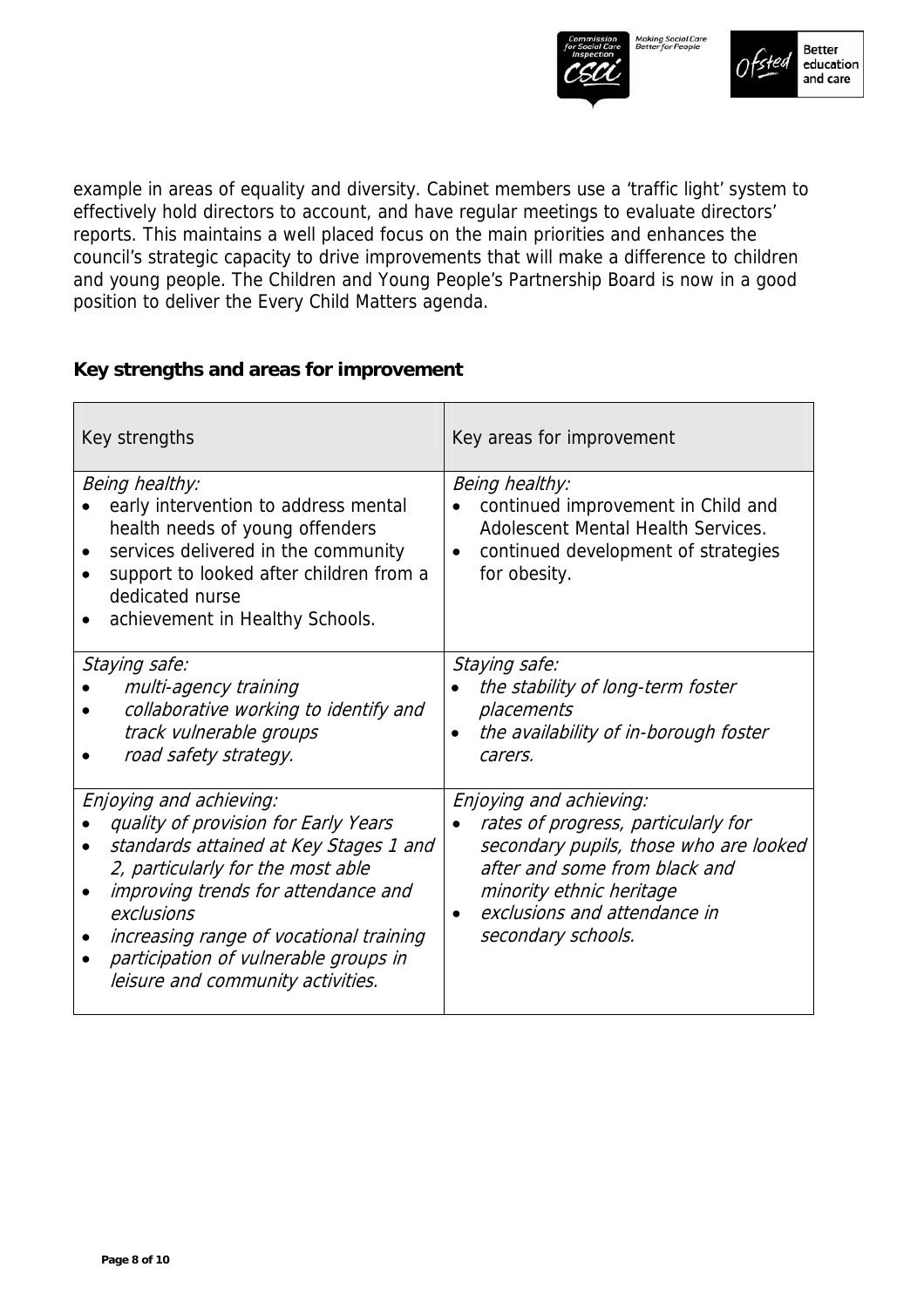



| Making a positive contribution:<br>preventative working with partners to<br>meet individual needs<br>strategic use of resources<br>$\bullet$<br>a top London Youth Offending Team<br>looked after child is a member of Youth<br>Parliament.                                                             | Making a positive contribution:<br>further reduce re-offending and Final<br>Warnings.                                                                                                                         |
|---------------------------------------------------------------------------------------------------------------------------------------------------------------------------------------------------------------------------------------------------------------------------------------------------------|---------------------------------------------------------------------------------------------------------------------------------------------------------------------------------------------------------------|
| Achieving economic well-being:<br>preventative working with partners to<br>meet individual needs<br>vocational training opportunities<br>$\bullet$<br>looked after children supported in<br>$\bullet$<br>employment in the council<br>transitions and mentoring with<br>$\bullet$<br>vulnerable groups. | Achieving economic well-being:<br>develop work related learning<br>placements with local employers.                                                                                                           |
| Management of children's services<br>• strategic management and learning<br>from reviews and commissioned work<br>• additional funding for projects<br>• flexible partnership arrangements<br>• workforce reform in schools.                                                                            | Management of children's services<br>maintain capacity to drive continuous<br>improvements<br>continued development of Children's<br><b>Trusts</b><br>continue to develop good<br>commissioning arrangements. |